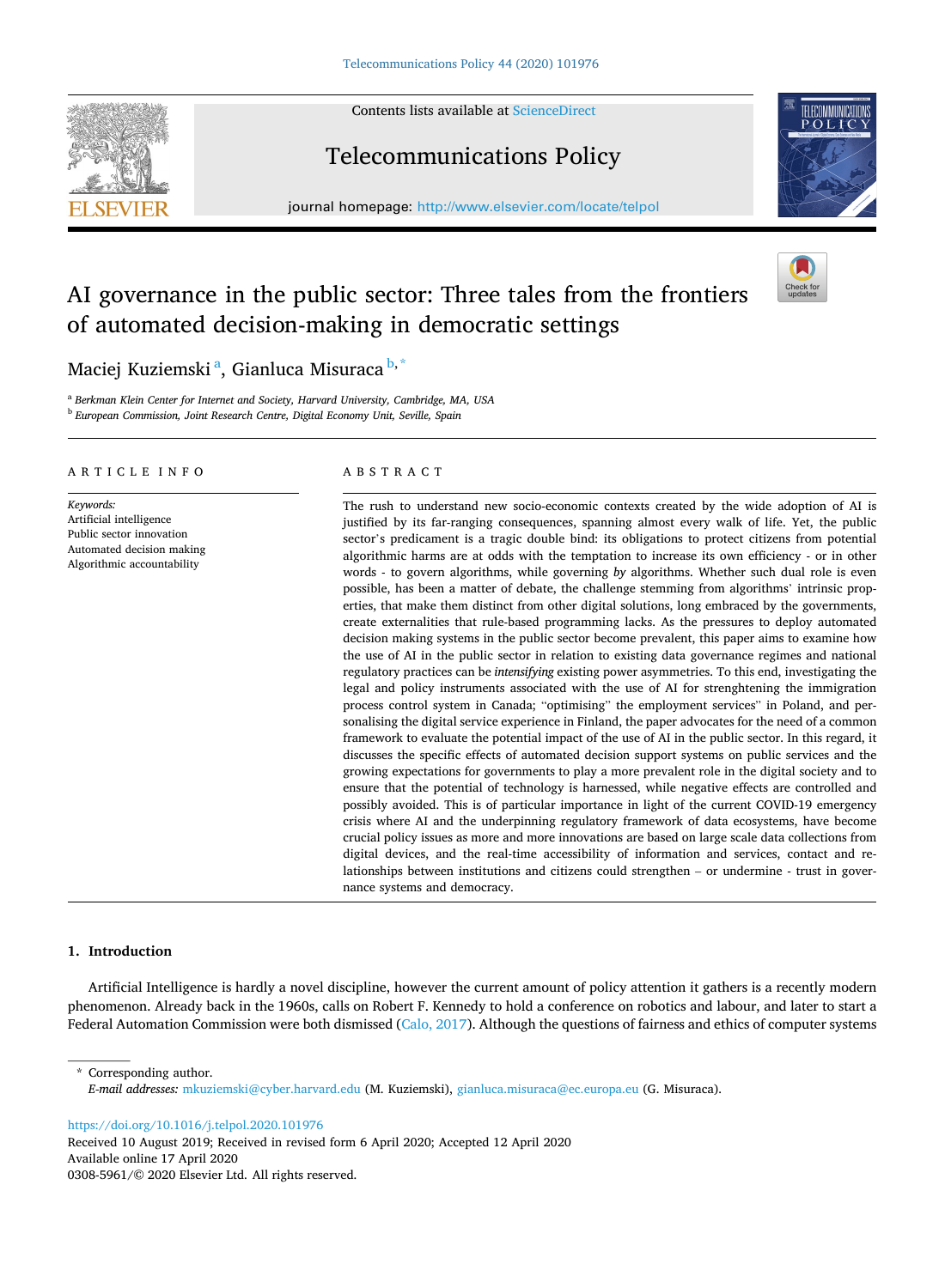have been already asked in the 1990s ([Friedman and Nissenbaum, 1994](#page-11-0)), it is the report by US President's National Science and Technology Council Committee on Technology ([The White House, 2016\)](#page-12-0), that has captured the attention of as diverse fora as national governments, international organisations (eg. UNDP, OECD, EU) industrial groups (eg. IEEE, WEF, AAAI, Partnership on AI), and academia. Although scholars fail to agree on the definitional explanation of Artificial Intelligence for over half a century [\(Russel](#page-12-0)  $\&$ [Norvig, 2013](#page-12-0)), the working definition assumed in this document is in line with that proposed by the European Commission: *"systems that display intelligent behaviour by analysing their environment and taking actions – with some degree of autonomy – to achieve specific goals* [\(European Commission, 2018a](#page-11-0))*.* Other than that, the terms *artificial intelligence, machine learning* and *automated decision-making* are used interchangeably.

Artificial intelligence - a deeply technical family of cognitive technologies, that includes i.a. computer vision, machine learning, natural language processing and robotics, is currently experiencing one of its peak hypes as measured by the volume of academic publications, intensity of investment, or regulatory interest. The rush to understand new socio-economic contexts created by the wide adoption of AI is justified by its far-ranging consequences, spanning almost every walk of life - from labour markets (Frey & [Osborne,](#page-11-0) [2013\)](#page-11-0), through human rights protection ([Eubanks, 2018\)](#page-11-0) to healthcare ([Jiang et al., 2017](#page-11-0)). Yet, the public sector's predicament is a tragic double bind: its obligations to protect citizens from potential algorithmic harms are at odds with the temptation to increase own efficiency - or in other words - to govern algorithms, while governing *by* algorithms.

Whether such dual role is even possible, has been a matter of debate (Lodge & [Mennicken, 2017](#page-11-0)). The challenge stems from algorithms' intrinsic properties, that make them distinct from other digital solutions, long embraced by the governments: vast computing power - exceeding human cognitive capabilities; 'learning' - autonomous knowledge creation happening without proper supervision; profiling - categorizing traits and behaviours; and nudging - incentivizing compliance - these all create externalities that rule-based programming lacks.

As the pressures to deploy automated decision making systems in the public sector intensify, it is important to examine how machine learning and bureaucracy have both "become generalisable modes of rational ordering based on abstraction and deriving authority from claims to neutrality and objectivity" [\(McQuillan, 2019\)](#page-11-0). It is with that in mind, that we shall consider our research question: *how the use of AI in the public sector can be intensifying existing power asymmetries and governance practices?* The time to ask such question could not be better: scholars have been pointing to the limitations of focusing solely on *algorithmic bias* [\(Dave, 2019](#page-11-0)), calling for the politicization of the discourse on AI ([McQuillan, 2018](#page-11-0))*,* and proposing more granular frameworks of *algorithmic accountability*  [\(Pasquale, 2019\)](#page-11-0).

Introduction of digital technologies in general, and in the public sector in particular is often portrayed as beneficial to the end users. Yet, are the processes happening under the banners of 'democratization', 'convenience' and 'choice' serving its advertised purposes? Or are these disguised attempts to strengthen the grip of control over the citizens? In other words - is AI facilitating the power shift between the public sector and citizens or merely intensifying existing distribution? Is the use of AI in the processes of governance changing the way power is exercised? Whatever the conclusions, these issues are not neutral to the general public.

## **2. Methodology**

This paper is a part of a wider research project,<sup>1</sup> and focuses on the overview of existing AI-related legal and policy instruments and matching case studies of the use of AI in the public sector in three selected democratic countries.

The research underpinning the paper is structured in three stages: i) the analysis of legal and data governance implications of the use of AI in government; ii) the investigation of the complementarities in data and AI governance processes; and iii) the assessment of which AI governance methods best support trust and therefore strengthen government legitimacy.

This paper in particular serves as an input to a landscaping exercise of AI governance and regulatory frameworks in the EU and its comparison with countries that are considered vanguard in the field. It relies on the overview of existing legal and policy instruments that affect three selected OECD countries (Canada, Finland and Poland) as well as matching case studies of the use of AI in the public sector in those countries. These two elements are complemented by the forward looking analysis of the goals, drivers, barriers and risks for the use of AI in the public sector.

By deciding on the focus of the analysis, authors have attempted to select democratic countries that represent diverse socioeconomic models of development and represent mid-to high-ranking position in the Government AI Readiness Index $^2$  [\(Oxford In](#page-11-0)[sights, 2019](#page-11-0)). Similarly, case studies have been completed according to the principle of an informed-oriented selection ([Flyvbjerg,](#page-11-0) [2006\)](#page-11-0), allowing to derive critical insights about emerging paradigms and practices of the use of AI in the public sector, while providing an overview of diverse tech applications across government branches. In particular, the selection of three democratic countries have been dictated by the necessity to have a solid basis for a comparison (such as a commitment to the common regime).

The paper draws from a range of qualitative research methods, including literature and regulatory review, semi-structured interviews and case studies. In particular, to inform the case studies part of this paper, the authors have conducted a number of background interviews with public servants, delivery leads, government contractors, and academics. The findings have been clustered under the framework of *goals, drivers, barriers* and *risks* to account for underlying objectives and context of the use of AI in the public sector.

<sup>1</sup> The paper is results of a study on AI and Data governance conducted as part of the AI Watch, a joint initiative of DG CONNECT and the European Commission's Joint Research Centre. 2 Poland - 27th, Canada - 6th, Finland - 4th.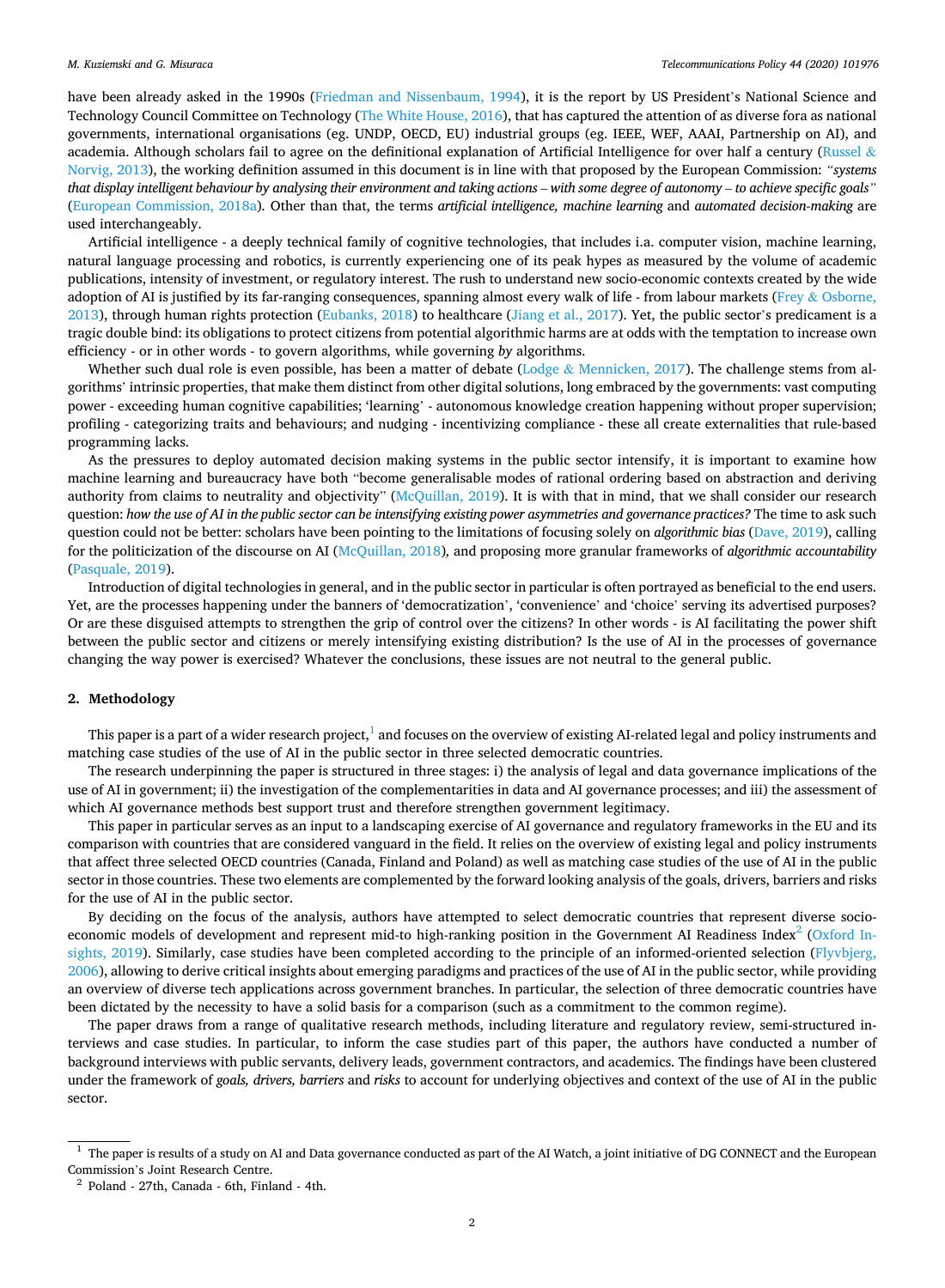#### **3. Public sector and automated decision-making**

### *3.1. Goals*

Within the framework of the current narrative of the great potential of AI to transform our societies and economic systems, the potential benefits of this "new" set of technologies are indeed massive. But risks must also be governed while democratic values and human rights respected. For this reason, the EU in particular, aims to develop trusted AI based on ethical and societal values building on the European Charter of Fundamental Rights.

In this context, the public sector plays a vital role in the development and uptake of AI. However, most of the debate tends to place government either in the role of "regulatory actor" or at best "facilitator", setting out the framework conditions for private actors and citizens to use AI in an ethical manner. This leaves the alternative role of the public sector as "first buyer" and direct beneficiary of AI take-up and implementation rather obscure, if not neglected. In other words, the current policy discourse focuses on the governance "by" AI, far less on the governance "with" AI.

Indeed, under the first respect, it is to be stressed the direction taken by the EU Member States with the signature, already in 2018, of the Declaration on Cooperation on AI, containing the commitment of joining forces and engaging in a common policy approach, to leverage on the achievements and investments in AI of the European research and business community, while at the same time dealing with related social, economic, ethical and legal issues appropriately. This adds to the intense policy design work at national level, which has originated so far. These efforts document a firm intention of European governments to be the main actors in regulating the use of AI in society and stimulate its development by e.g. a more clear discipline of access to valuable data sets.

However, and mirroring a trend that has fastened its pace in the last 3–5 years in the private sector worldwide, the adoption of AI within public administration processes and internal operations has the potential to provide enormous benefits in terms of improved efficiency and effectiveness of policy making and service delivery to business and citizens, ultimately enhancing their level of satisfaction and trust in the quality of governance and public service. Nevertheless, the role of government as "user" of AI technologies has received far less attention than the "regulator" role in the strategies adopted so far.

Indeed, when used in a responsible way, the combination of new, large data sources with advanced machine learning algorithms could radically improve the operating methods of the public sector, paving the way to pro-active public service delivery models and relieving resource constrained organisations from mundane and repetitive tasks. However, the continuous collection and analysis of data combined with the use of AI-enabled systems by governments have also raised significant concerns about the power relations between the State and the citizens, while at the same time the opportunities for citizens to contest recommendations and results of the AI systems used for public services are also rising, with citizens finding unacceptable to use algorithms to make decisions with real-life consequences for humans, especially when it comes to: violations of privacy; lack of fairness; removal of the human element from important decisions; as well as the inability to capture the nuance and complexity of human nature [\(Pew Research Center, 2018\)](#page-11-0).

### *3.2. Drivers*

One of the seminal questions of our times is: what are the metrics of our collective success? With the growing global disenchantment with the current state of digital economy (also defined surveillance capitalism by [Zuboff, 2015\)](#page-12-0), the only constant is the intrinsic need to innovate. Whenever there is a problem – and regardless of what the problem is – the answer is to innovate this way or another: "it seems as if all governmental functions must cater to a discourse of innovation in order to appear economically defensible, politically legitimate and suited to this historical moment" (Pfotenhauer & [Jasanoff, 2017](#page-11-0)).

The pursuit of novelty is a powerful driver that forces the governments into adopting technological solutions more often than perhaps necessary. Global thought-leadership circuit consisting of few key international fora, and a relentless nature of parliamentary politics of round the clock campaigning, forces political leaders to constantly overpromise and compare their country's performance to those of the immediate socio-economic surroundings. Hence, the narratives of competition and "arms race" is born and mirrored in the policy choices of the decision-makers. The introduction of 'business-like' practices that New Public Management brought into the government over 30 years ago, has translated into the wide adoption of market solutions, such as standards, incentives and benchmarks. These, have only been amplified by the turn towards evidence-based policy-making. However, with the rise of predictive analytics and automated decision making, the very nature of knowledge base is changing towards overwhelming quantification. Carving through insurmountable heaps of data, algorithms derive insights and find correlations that are not apparent to human cognition. Although regularly escaping scrutiny, their findings often pass as 'objective' and 'neutral'. It is by no means the bureaucrats fault to be tempted to embrace risk-based assessments. Assigning numeric value to any activity and hiding behind the machine produced 'evidence' shields imperfect humans from the accusations of bias, misdemeanor and inefficiency. At the same time, the drive towards rivalry and international benchmarking increases data collection. More fine grained data about citizens may mean increased oversight, and is in itself a powerful tool of global governance ([Johns, 2017\)](#page-11-0). Paraphrasing the old adage that "what gets measured, gets done", one could say that "what gets data mined, gets done" - data collection and analysis is indeed a powerful tool of meaning-making, ordering knowledge about the world and focusing our collective attention.

#### *3.3. Barriers*

Successful deployment of automated decision making in the public sector is subject to numerous barriers - some of them general, some of them context specific. First of all, although governments have followed various digitalisation pathways, many are held hostage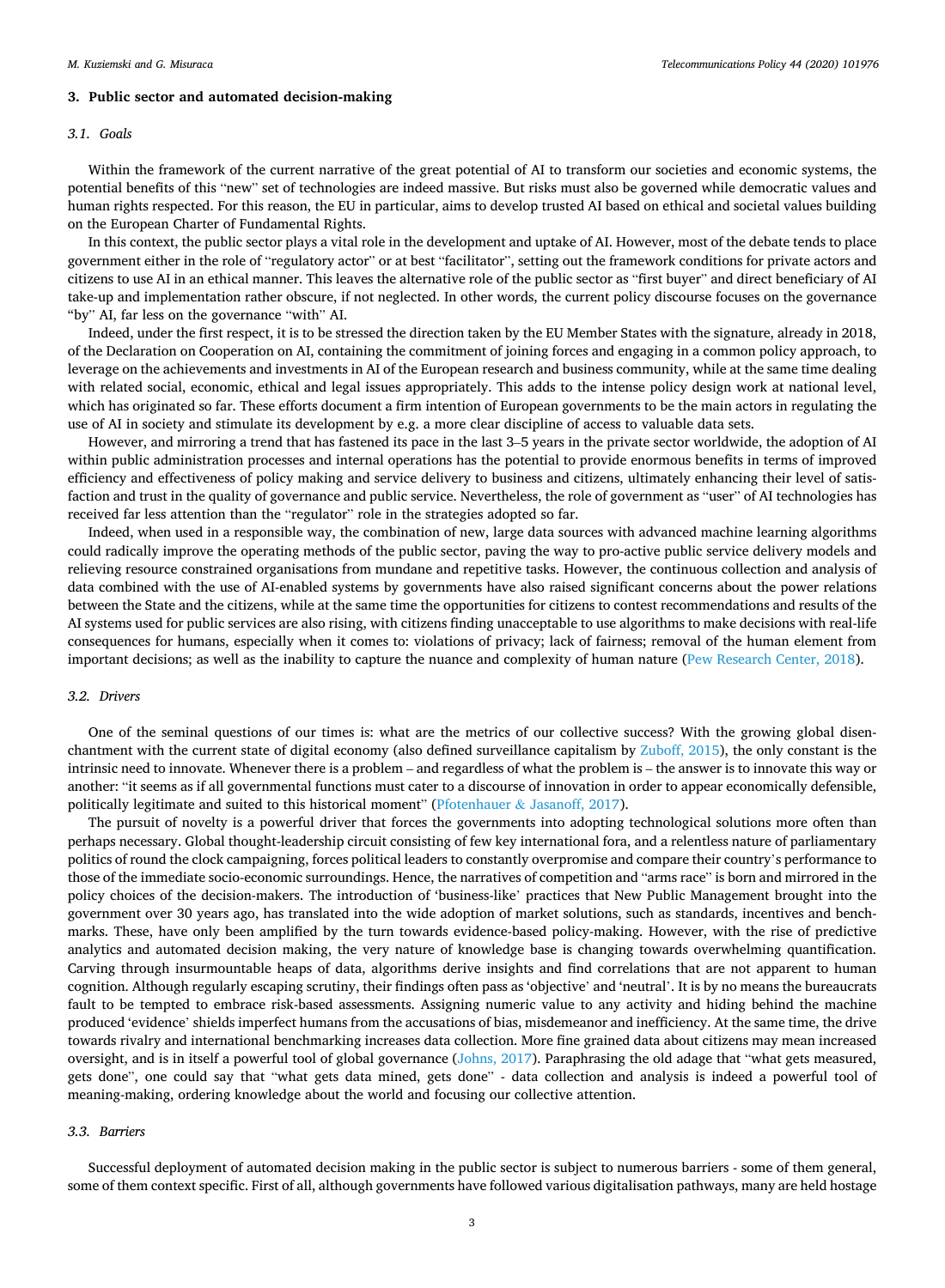#### *M. Kuziemski and G. Misuraca*

by the sunk costs of the legacy IT systems. Negative experiences of developing and procuring new technologies in the past affects risk aversion levels and appetite for experimentation.

AI governance is a multi-level game characterized by the systemic resistance to steering, due to the sheer volume of actors, velocity of change and the perceived inevitability of the very technology at stake. High-level national AI strategies seem to have little to do with the lived experience of the bureaucrats dealing with citizens perplexed by unfavorable machine powered verdicts. A recent paper (Veale & [Brass, 2019](#page-12-0)) has proposed a useful three level categorization of barriers to the development of public sector machine learning:

- i) Macro level requires creation of new cross-cutting individual rights and obligations. These need to be supported by upskilling of bureaucrats who now need to be able to fully assess the intended and unintended consequences of AI against public values, such as accuracy, fairness, transparency and equity
- ii) Meso level requires the development of more dynamic ways to measure, monitor and evaluate the inputs, process information, outputs, outcomes and impacts of public programmes using machine learning, which poses a challenge to established measures of public sector performance, quality and risk assessment
- iii) Micro level requires the emergence of new tensions between the legitimacy of algorithmic decisions used in frontline service delivery, the discretion of street-level bureaucrats when employing, assessing or overriding automated decisions, and the rights of the data subjects when these processes are used to inform the allocation of public goods and services.

Agenda setting bottlenecks are further perpetuated by misaligned incentives, goals and measures: public sector's duties towards the citizens are at odds with those of the profit maximizing private sector. Agency problems are not uncommon - politicians driving the agenda have different goals and reward structures than ordinary bureaucrats. Finally, general AI principles and best practices can provide little guidance when contrasted with high-stake context-specific applications at the frontier of law enforcement, healthcare or service delivery. Much has been written about how workplace culture can hamper innovation in the public sector [\(Arundel, Bloch,](#page-11-0) & [Ferguson, 2019\)](#page-11-0). Skills shortage, lack of technology literacy and inability to meaningfully audit commissioned technologies are all potential hindering factors. Introduction of the comprehensive General Dave Protection Regulation (GDPR) in May 2018 as an overarching data governance mechanism [\(European Commission, 2016\)](#page-11-0) could on its own terms be seen as a potential barrier, given how much emphasis it places on individual vs collective rights, and how inconsistent its enforcement has been across constituencies [\(European Commission, 2019](#page-11-0))*.* 

## *3.4. Risks*

Relying on automated methods follows an all too familiar pattern ([Dzindolet, 2003\)](#page-11-0) - stakeholders who initially consider decision aids trustworthy, after observing it makes errors happen to distrust even its reliable applications - too early adoption of faulty applications puts the trust in the system at risk. Similarly, public sector's reliance on voluntary best practices and self-regulation fares well, as long as no misdemeanor is found on the side of data processors - as exemplified by the public outrage and calls for regulation of Internet platforms that have continuously ignored its self-imposed standards. Introducing new resource-intensive processes inside the public sector - especially if they require reskilling and a lot of taxpayer dollars - enters the logic of path-dependency - it is much harder to abandon a flagship and politically salient project that has promised to "revolutionize" a given sector.

In a recent study, a number of scholars pointed to the abstraction traps specific to machine learning - or how algorithms fail to properly account for or understand the interactions between technical systems and social worlds [\(Selbst, Boyd, Friedler, Venkatasu](#page-12-0)bramanian, & [Vertesi, 2019](#page-12-0)):

- the **framing trap**  failure to model the entire system over which a social criterion, such as fairness, will be enforced;
- the **portability trap** failure to understand how repurposing algorithmic solutions designed for one social context may be misleading, inaccurate, or otherwise do harm when applied to a different context;
- the **formalism trap**  failure to account for the full meaning of social concepts such as fairness, which can be procedural, contextual, and contestable, and cannot be resolved through mathematical formalisms;
- the **ripple effect trap**  failure to understand how the insertion of technology into an existing social system changes the behaviours and embedded values of the pre-existing system;
- The solutionism trap failure to recognize the possibility that the best solution to a problem may not involve technology.

# **4. Case studies: strengthening border control, enhancing services delivery and improving user experience**

As anticipated in the methodology section to investigate the various issues illustrated above in terms of goals, drivers, barriers and risks of AI in the public sector, case studies have been selected to guarantee a thematic and geographic diversity of examples of the public sector's use of automated decision-making systems in mid-to high-ranking countries within the *Government AI Readiness Index*. This section provides a summary of the context of case studies and the key elements derived from the analysis of specific systems in the countries.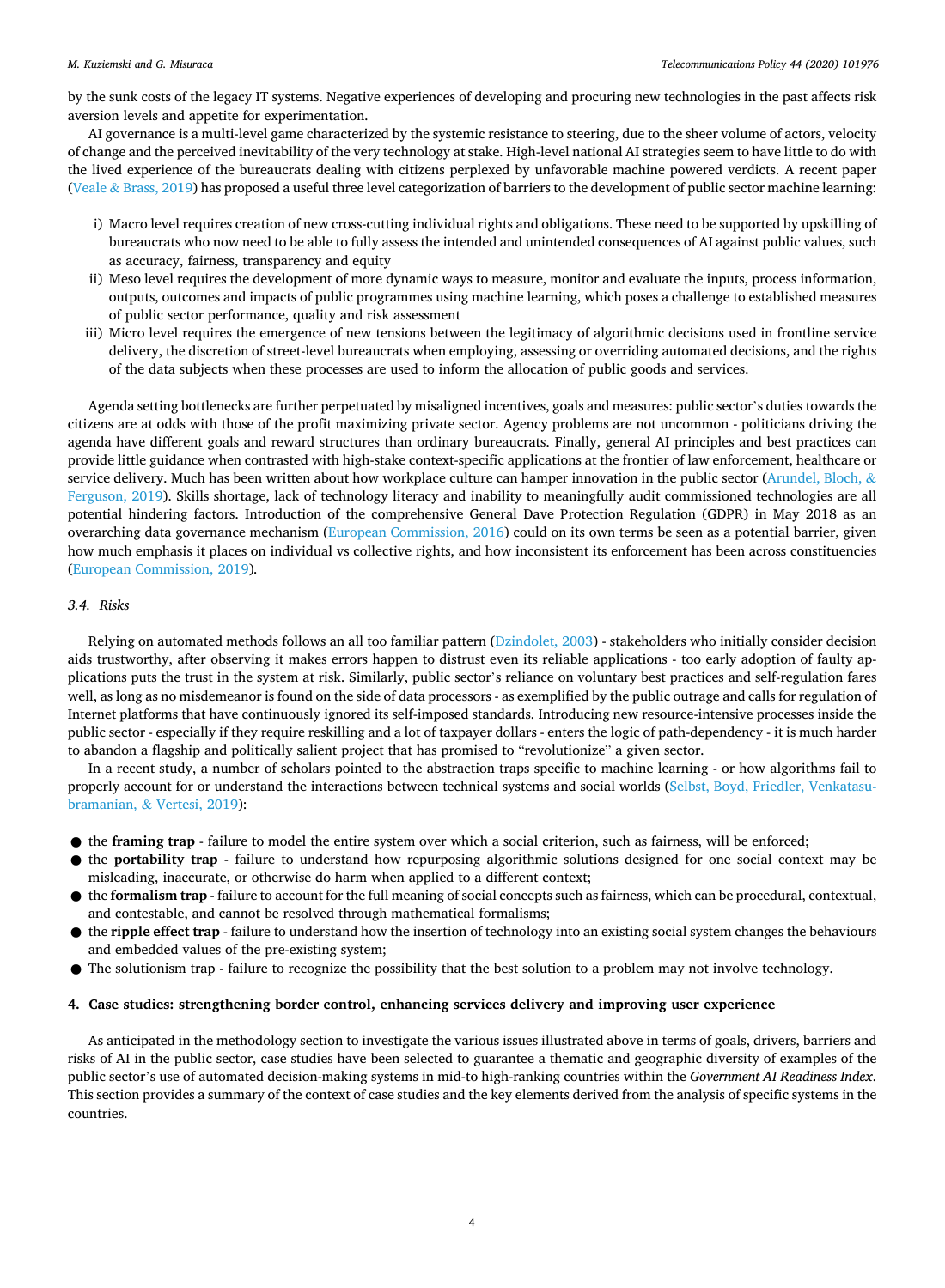### *4.1. Canada: immigration process control system*

#### *4.1.1. Canada's AI policy environment*

Despite being a research institute, The Canadian Institute For Advanced Research (CIFAR) has played a leading role in driving domestic Canadian AI policy efforts. Most significantly, it has been in charge of developing the *Pan-Canadian AI Strategy*, launched in March 2017 and supported with CAD\$100M government funding.<sup>3</sup>

Canada's ambition to shape global AI policy is realized also through international initiatives. The governments of Canada and France announced in July 2018 that they would work together to establish a new International Panel to guide the responsible adoption of AI systems that are human-centred and grounded in human rights, inclusion, diversity, innovation and economic growth ([OECD,](#page-11-0) [2019\)](#page-11-0).

Apart from implementing Canada's AI Strategy, CIFAR plays a significant role in setting the agenda for the future directions of policymaking in this area. For instance, its recent series of AI Futures Policy Labs ([CIFAR, 2019](#page-11-0)) organized with the Brookfield Institute for Innovation and Entrepreneurship brought together 125 policymakers to explore the future frontiers of regulation, delivering recommendations across topics such as: reskilling, antitrust regulation, consumer protection, data protection, public awareness and incentivizing responsible innovation.

At the same time, the government has issued a *Directive on Automated Decision Making* in February 2019 ([Government of Canada,](#page-11-0) [2019a](#page-11-0)). Its objective is to secure that automated decision systems are deployed in a possibly risk-free manner and lead to more efficient, accurate, consistent, and interpretable decisions. The Directive imposes a number of obligations on the public sector's delivery leads, including:

- i) Algorithmic Impact Assessments ([Government of Canada, 2019b](#page-11-0)), in the form of a questionnaire asking around 60 questions related to the business process, data and system designed decisions. The results demonstrate (on a scale from 1 to 4) a potential impact level towards the rights, health or well-being of individuals or communities; the economic interests of individuals, entities, or communities; and the ongoing sustainability of an ecosystem;
- ii) Transparency standards, including the provision of notice before the introduction of the new system; a meaningful explanation of the system's decisions; ensuring the access to the system's software components; and releasing custom source code owned by the government;
- iii) Assuring quality of the system in the form of: testing for biases before rolling out the system; monitoring the outcomes the system produces; ensuring the accuracy and relevance of the data used; providing review of the system; establishing internal oversight capabilities and literacy; conducting risk assessments and maintaining contingency plans; ensuring human intervention is possible;
- iv) Providing recourse options to challenge administrative decisions;
- v) Publishing regular reports on the system's efficiency.

One of the recent governmental guidelines [\(Government of Canada, 2018](#page-11-0)) proposes such AI applications to help deliver public service through:

- i) Smarter search; natural language processing can advance public sector's user interaction. Over time the algorithms will learn patterns to better understand what citizens want when accessing government's services;
- ii) Chatbots; it is envisioned that they could help filter routine questions away from human service agents so that they may focus on helping users through complex or distressing cases, or cases where a user is uncomfortable relaying their circumstances to a machine. They may also assist with public consultations on policies or programmes, by being able to ask follow-up questions and react to user feedback in a much more nimble fashion than a survey;
- iii) Automated decision support; envisioned to increase quality of service by cutting wait times. For instance AI can be applied to electronic forms to help ensure that data entered meets institutional standard of quality.

# *4.1.2. Automating immigration process*

*4.1.2.1. Drivers.* As a part of an effort to make the immigration process more efficient, Canada has begun using automated decision making in sorting and filtering of people's applications as early as 2014. The urgency of the process is amplified by the fact that Canada is projecting to admit up to 340,000 new permanent residents annually until 2020 [\(Government of Canada, 2017](#page-11-0)).

Canada's immigration system is federally regulated by the Ministry of Immigration, Refugees and Citizenship Canada (IRCC). All initial immigration decisions are made by either an administrative tribunal such as the Immigration and Refugee Board or individual

<sup>&</sup>lt;sup>3</sup> CIFAR's goal is two-fold: i) to boost Canada's scientific excellence by investing in three major centres (Edmonton, Montreal and Toronto) and increasing the number of outstanding AI researchers; ii) to develop global thought leadership on socio-economic implications of AI. Regional governments of Quebec and Montreal have provided additional CAD\$120M funding for the research programmes. Three newly established institutes - Alberta Machine Intelligence Institute (Amii) in Edmonton, Mila in Montreal and the Vector Institute in Toronto are aggressively poaching top AI talent (so called Canada CIFAR AI Chairs), through a designated CAD\$66M fund over the next five years. Up till June 2019, 46 researchers have been hired this way.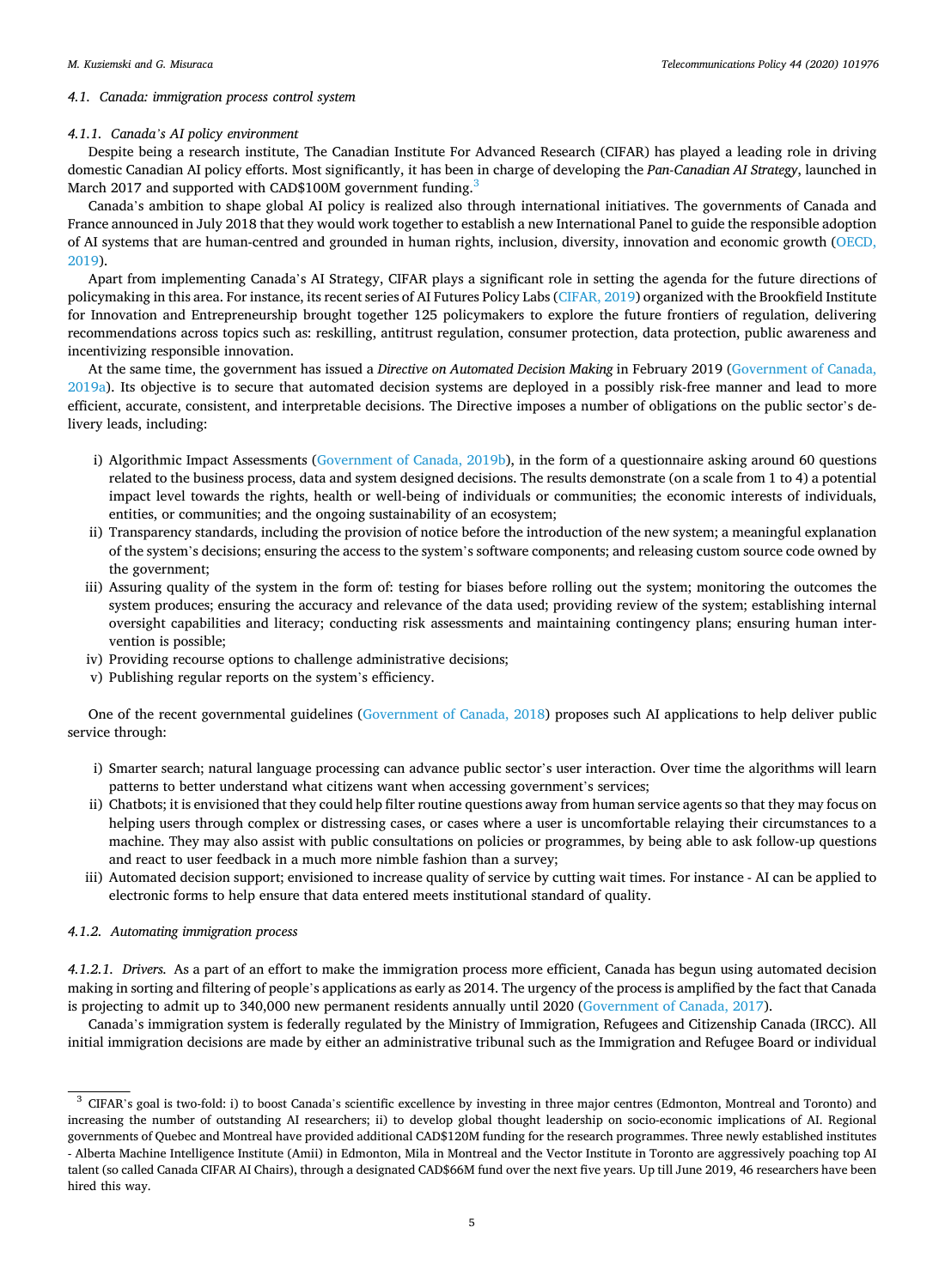immigration officers employed by Immigration, Refugees and Citizenship Canada, or by the enforcement arm of the immigration system, the Canadian Border Services Agency (CBSA). These decisions are then reviewable either by an appeals body such as the Refugee Appeal Division and/or by the Federal Court of Canada and the Federal Court of Appeal, before moving up to the Supreme Court of Canada ([University of Toronto, 2018\)](#page-12-0).

*4.1.2.2. Goals.* IRCC has been developing a predictive tool to automate the activities currently conducted by immigration officials. Such system would recommend whether the immigration application merits acceptance, and spot potential red flags. As of June 2018, the system has been in a pilot mode within the Express Entry application stream. Since the actual pilot's scope has been a subject of a number of pending freedom of information requests, the following discussion outlines how automated decision-making could potentially affect the immigration system.

*4.1.2.3. Risks.* Even before setting foot on the Canadian soil, the system could determine factors such as i.a. whether one's application is complete, how likely it is that it is fraudulent, and if one's child is biologically or legally hers ([University of Toronto, 2018\)](#page-12-0). This raises several questions - what data would be harvested to determine these factors? How to appeal or redress the automated decision systems' verdict?

Upon arrival you can file for a number of temporary and permanent applications: a hypothetical automated decision system may shortlist you for a second screening or deny entrance entirely. How the data containing these decisions will be stored and shared between agencies? Will it impact the provision of other public services?

*4.1.2.4. Barriers.* The controversy is not limited to the system's opacity. Migrants and refugees are by definition in a rather precarious situation, and the decisions that they are subject to are complex, highly discretionary, and not easily reduced to a binary option. Experiences using predictive analytics in similar high stake contexts, such as policing, suggest that technological solutions are subject to the very same biases and errors as human decision-making, yet amplifying systemic injustices and automating inequalities, while providing suboptimal appeal routes and transparency standards.

Evidence suggests that the government seeks to expand its use of automated decision making in the administrative processes. In April 2018 a Request for Information has been published by the authorities, seeking industry inputs on a prospective tender commissioning "AI/ML powered solutions leveraging data-driven insights […] to assist and inform: legal research and development of legal advice/legal risk assessments; prediction of outcomes in litigation; and trend analysis in litigation" [\(Government of Canada,](#page-11-0) [2019c\)](#page-11-0).

In September 2018, the University of Toronto's International Human Rights Programme and the Citizen Lab at the Munk School of Global Affairs and Public Policy have published a report [\(University of Toronto, 2018](#page-12-0)) scrutinizing the use of AI in the immigration system. Final recommendations to the federal government include: publishing a report on how automated decision systems are currently used within Canada's immigration and refugee system; freezing all efforts to procure, develop, or adopt any new automated decision system technology until existing systems are fully in compliance with a government-wide safety standard; and adopting a binding, government-wide standard for the use of automated decision systems. They also request: establishing an independent, arms-length body with the power to engage in all aspects of oversight and review of all use of automated decision systems by the federal government; creating a methodology to determine which public services are appropriate for the experimental use of automated decision systems and which are not; making complete source code for all federal government automated decision systems public and open source by default, and launching a federal Task Force to better understand the impacts of automated decision system technologies on human rights and the public interest.

The report on the use of automated decision-making in the Canadian immigration system, has caused a significant backlash and forced the government to reinvent its relation with the automated tools. Thanks to the pressure from academia and advocacies, some of the most controversial practices have been put to halt.

As a result, a guideline for the *Responsible use of AI* has been created. Its guiding principles include the government's commitment to [\(Government of Canada, 2018](#page-11-0)): understanding and measuring the impact of using AI by developing and sharing tools and approaches; being transparent about how and when using AI, starting with a clear user need and public benefit analysis; providing meaningful explanations about AI decision making, while also offering opportunities to review results and challenge these decisions. This implies being as open as possible by sharing source code, training data, and other relevant information, all while protecting personal information, system integration, and national security and defence,a s well as providing sufficient training so that government employees developing and using AI solutions have the responsible design, function, and implementation skills needed to make AI-based public services better.

## *4.2. Poland: employment services "optimisation"*

#### *4.2.1. Poland's AI policy environment*

Polish political leadership displays serious commitment to the industrial focus, and the WEF-originated narrative of the "4th Industrial Revolution". In the words of Prime Minister Mateusz Morawiecki: "only active state involvement can secure truly sustainable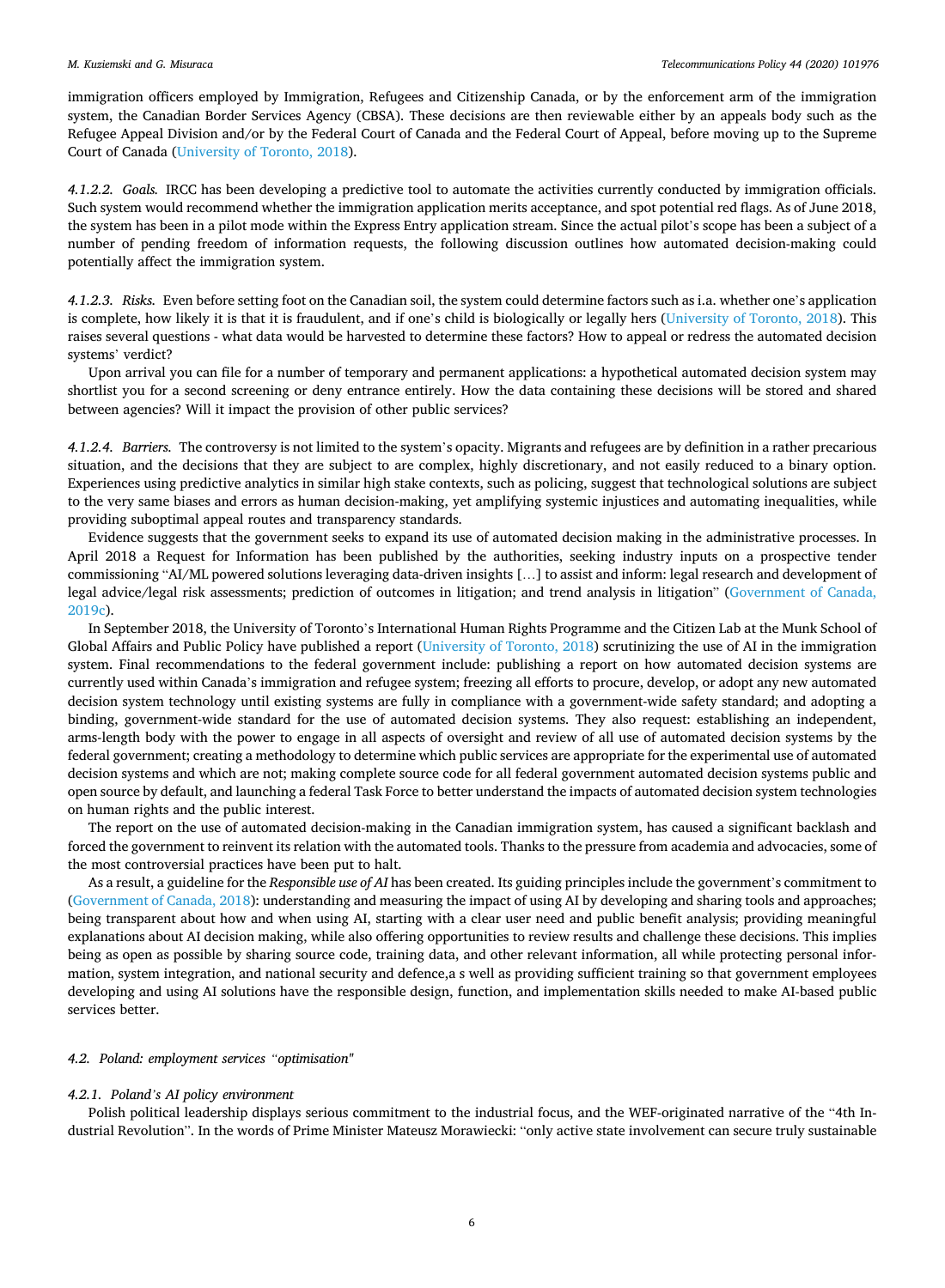development" whereas "the liberal model adopted in Poland in times of economic transition is no longer able to cope with the new economic conditions brought in by the Fourth Industrial Revolution".<sup>4</sup> Such premise has become a cornerstone of the government's flagship Responsible Development Strategy - an overarching master-plan setting country's industrial goals all the way until 2030 [\(European Commission Digital Transition Monitor, 2018\)](#page-11-0).

Since its inception, the plan has introduced a number of new institutions that shall support the introduction of automation in the public and private sector. For instance, The Łukasiewicz Research Network<sup>5</sup> has been started by the Ministry of Science and Higher Education to solidify cooperation between some 37 state-owned institutes and help achieve economies of scale. At the same time, the Ministry of Entrepreneurship and Technology has initiated The Future Industry Platform Foundation<sup>6</sup> tasked with supporting the digital transformation of the industry and promoting automation among public and private sector alike.

In 2018, one of the ministerial research institutes has been elevated and transformed into the newly established Polish Economic Institute<sup>7</sup> that aims to build a knowledge base and specific expertise for the public sector. In 2019, the government has introduced a GovTech Poland<sup>8</sup> programme to incentivize modernization of the public sector with the help of crowdsourced start-up solutions. These developments have to be assessed against the backdrop of wider market conditions that affect Poland - the fourth largest IT graduates pool in the EU ([McKinsey, 2016](#page-11-0)), and the fourth lowest Digital Economy and Society Index score in the EU [\(European Commission,](#page-11-0) [2018b](#page-11-0)).

In June 2018, Poland's Deputy Prime Minister Jarosław Gowin announced that the country will create its own AI Strategy. It has been drafted by a fairly heterogeneous group of over 130 stakeholders working pro bono over the course of few months under the guidance of the Ministry of Digital Affairs. The final document presented in November 2018 concludes the proceedings of four working groups: i) data-based economy; ii) financing and development; iii) education; and iv) law and ethics. Its key recommendations include: increasing the volume of targeted public sector procurement; investing €1.9B in AI development by 2023; positioning Poland as a leading AI vendor; creating a center of digital excellence; and establishing an ethical oversight mechanisms for public sector-led AI projects.

Interestingly, however, while the document extensively addresses the ethical and legal issues of automated decision-making in its last section, it does not propose any practical steps either towards safeguarding against misuse of AI, or towards its implementation within the public sector. In the words of one of the participants of the working group that prepared the Strategy: "*regulation is seen only as a means for providing more effective public* support *for research, prototyping and implementation of AI in the economy".* 

### *4.2.2. Employment service "optimisation"*

*4.2.2.1. Drivers.* Within this context, as early as in 2012, the Polish Ministry of Labour and Social Policy (MLSP) started working on the reform of 340 labour offices (PUP - Powiatowe Urzędy Pracy), charged with analyzing and supporting the development of the labour market.

The reform has been prompted by the global financial crisis and the subsequent domestic economic slowdown.

Its purpose was to minimize the structural problems of unemployment, such as low professional and territorial mobility and high risk of female post-maternity professional inactivity [\(Panoptykon Foundation, 2015\)](#page-11-0).

*4.2.2.2. Goals.* The urgency of the reform has been underlined by the general perception of PUP's being inefficient, understaffed and unfit to address the challenges posed by the modern labour market. With that in mind - and without significant public spending increases - MLSP has scoped solutions that would ensure more efficient budget allocation. In this light, resorting to profiling using the automated system has come across as ticking all the boxes - both as a modern, cost efficient and individualized method of service delivery.

The process of profiling divides unemployed into three categories taking into consideration a number of characteristics. Assignment to a given category determines what types of programmes a subject is eligible for (i.a. job placement, vocational training, apprenticeship, activation allowance).

The system is based on data collected during an initial interview (i.a. age, gender, disability and duration of unemployment), and a subsequent computer based test that scores the unemployed across 24 different dimensions. The algorithmic process is opaque - the subject is aware neither of her score, nor of how certain features determine the final categorization. Remarkably, the rules guiding the algorithm have only been disclosed by MLSP after the lengthy legal battle started by a prominent non-profit.

Assignment to one of the three profile groups indicates the needed level of support and resource-heaviness. The first profile includes people with a high level of education, who are active and have enough professional qualifications to find a job relatively quickly [\(ePanstwo Foundation, 2019\)](#page-11-0). The support they can count on could take the form of job training vouchers or seed funding to start a business. The second profile consists of subjects having more trouble re-entering the job market (i.a. due to the lack of skills) but showing great promise, which is why PUP's direct majority of resources towards this group. The final category makes up around 30% of the subjects who face serious obstacles preventing them from seeking employment (i.a. chronic diseases, disability, addiction) - due

 $^{\rm 4}$ <https://www.weforum.org/agenda/2017/01/middle-income-economies-fourth-industrial-revolution>.<br>  $^{\rm 5}$ <https://lukasiewicz.gov.pl>.<br>  $^{\rm 6}$ https://przemysl<br/>przyszlosci.gov.pl.<br>  $^{\rm 7}$ http://przemysl<br/>przy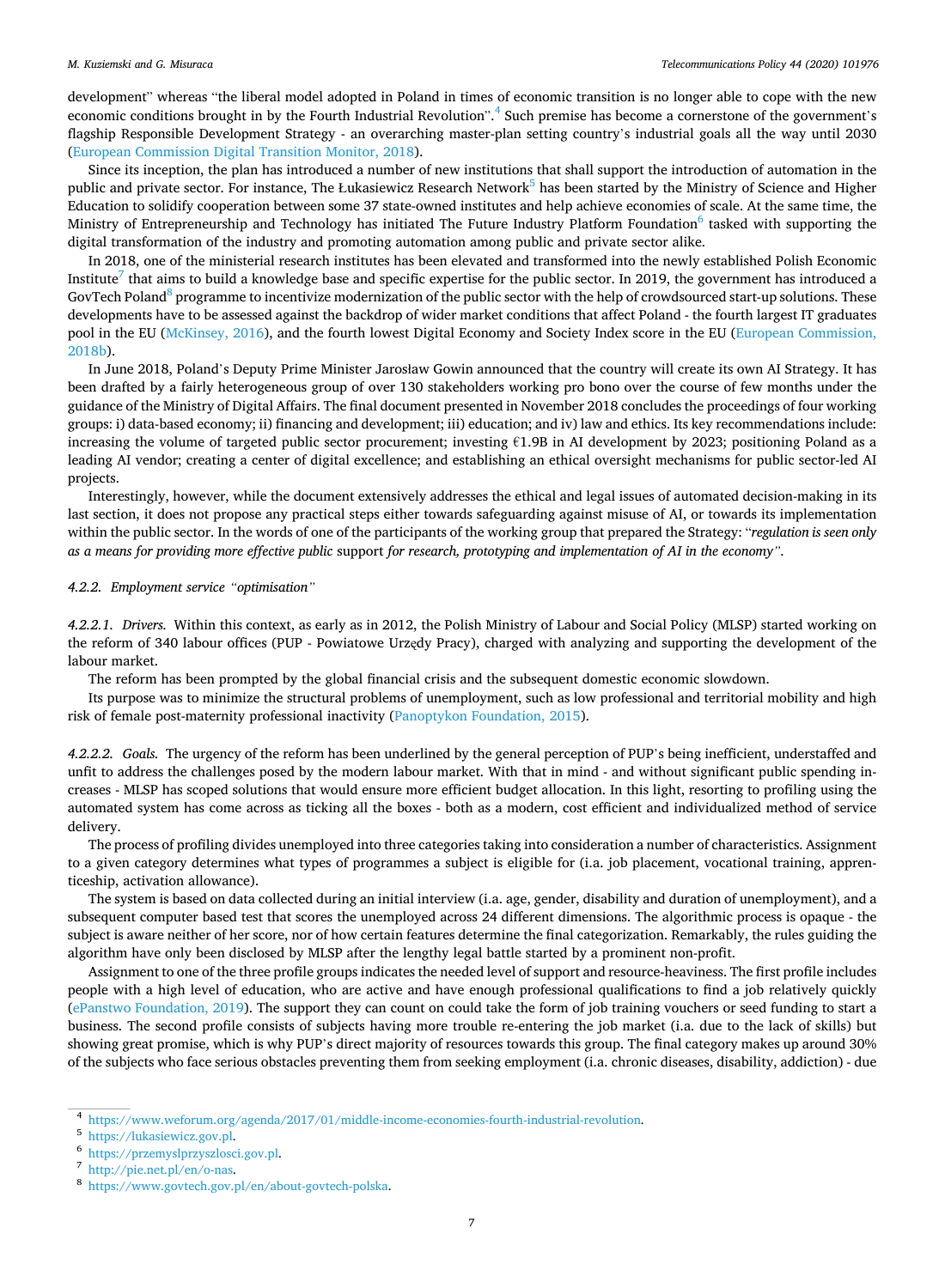to resource constraints, almost none support is offered to this group. Importantly, in this case categorization translates into life-changing, binary decisions: state support or lack thereof.

*4.2.2.3. Risks.* The idea behind the profiling mechanism was to serve solely as an advisory tool, while retaining a human in the loop who would have a final say over the fairness of the categorization. Surprisingly - as one study has found - less than 1 in 100 decisions made by the algorithm have been questioned by the responsible clerks. Unless for the outstanding precision of the algorithm (which is to be considered unlikely), the reasons for not challenging automated decisions include lack of time to ponder its details; fear of repercussions from the supervisors; and a belief in the objectivity of the process - all in all rendering what was supposed to be an advisory mechanism the ultimate "automated" decision-maker.

*4.2.2.4. Barriers.* Unsurprisingly, the system has received a significant backlash, both internally and from the wider ecosystem. Many of the unemployed have complained through administrative courts, claiming the categorization to be unjust. The Panoptykon Foundation, that has analyzed the system in depth, has found its regulatory basis to be unclear: "[these] legal acts enigmatically determine what a profile is and how the procedure for its determination looks like." ([Panoptykon Foundation, 2015\)](#page-11-0). The Supreme Audit Office has carried a thorough control of PUPs, only to conclude the ineffectiveness of the profiling system and its potential to lead to discrimination. Finally, the Human Rights Commissioner has filed a formal complaint to the Constitutional Tribunal over a procedural issue, and the latter has ruled the profiling to be unconstitutional.<sup>9</sup> As of June 14th 2019, the profiling tool has been officially disbanded.<sup>10</sup>

# *4.3. Finland: addressing citizens' needs through "AuroraAI"*

#### *4.3.1. Finnish AI policy environment*

Contrary to other countries, Finland has centred its AI policy efforts not only around increasing the competitiveness of the industry and making its public services more efficient, but also underlining the importance of the citizens wellbeing. The publication *Finland's Age of Artificial Intelligence* by the Ministry of Economic Affairs and Employment in 2017 [\(Finland Government, 2017](#page-11-0)) provides an overview of the country's ambition and understanding of its competitive edge.

Among its strengths, Finland identifies seamless collaboration between academia and the private sector, significant and long standing investments in the R&D, highly educated and tech-savvy population, as well as a convenient environment for piloting new products and services, thanks to a limited and harmonised market, as well as the culture of experimentation within the public sector. On top of that, Finland has a uniquely well functioning data governance infrastructure, exemplified by MyData $11$  - a world class model for personal data management that offers individuals access to and control over the data collected about them.

At the same time, Finland is quite self aware regarding its weaknesses. Historic focus on the domestic market that is relatively small, lackluster prospects for the economies of scale, and weak international linkages are among the most important barriers for the country's sustainable growth. Over the course of two years in the making, Finland has formulated a vision that can be summarized through eleven commitments $12$ :

| Enhance business competitiveness through the use of AI           |
|------------------------------------------------------------------|
| Effectively utilise data in all sectors                          |
| Ensure that AI can be adopted more quickly and easily            |
| Ensure top-level expertise and attract top experts               |
| Make bold decisions and investments                              |
| Build the world's best public services                           |
| Establish new models for collaboration                           |
| Make Finland a forerunner in the age of artificial intelligence  |
| Prepare for artificial intelligence to change the nature of work |
| Steer AI development into a trust-based, human-centric direction |
| Prepare for security challenges                                  |
|                                                                  |

# Adapted from [www.tekloyaika.fi.](http://www.tekloyaika.fi)

The country has also made great strides to offer free and accessible digital skills trainings. In June 2018, *The Elements of AI*13 course has been launched, aiming to attract as much as 1% of Finnish population with a hassle-free introduction to machine learning that requires no prior experience. A year forward, almost 170,000 citizens have completed the course. Framing AI-related challenges in lay terms, and promoting the course to general audience underlines Finland's seriousness about inclusiveness and accessibility: senior citizens are encouraged to participate in the training and then share newly acquired knowledge and skills through the community centres and adult learning facilities. As Finland is grappling with the aging population, its public sector is placing bets on AI to increase

 $^9$ http://trybunal.gov.pl/postepowanie-i-orzeczenia/wokanda/art/10105-zarzadzanie-pomoca-kierowana-do-osob-bezrobotnych $^{10}$ https://www.prawo.pl/kadry/bezrobotni-nie-beda-profilowani-utrudnialo-to-ich-aktywizacje,394701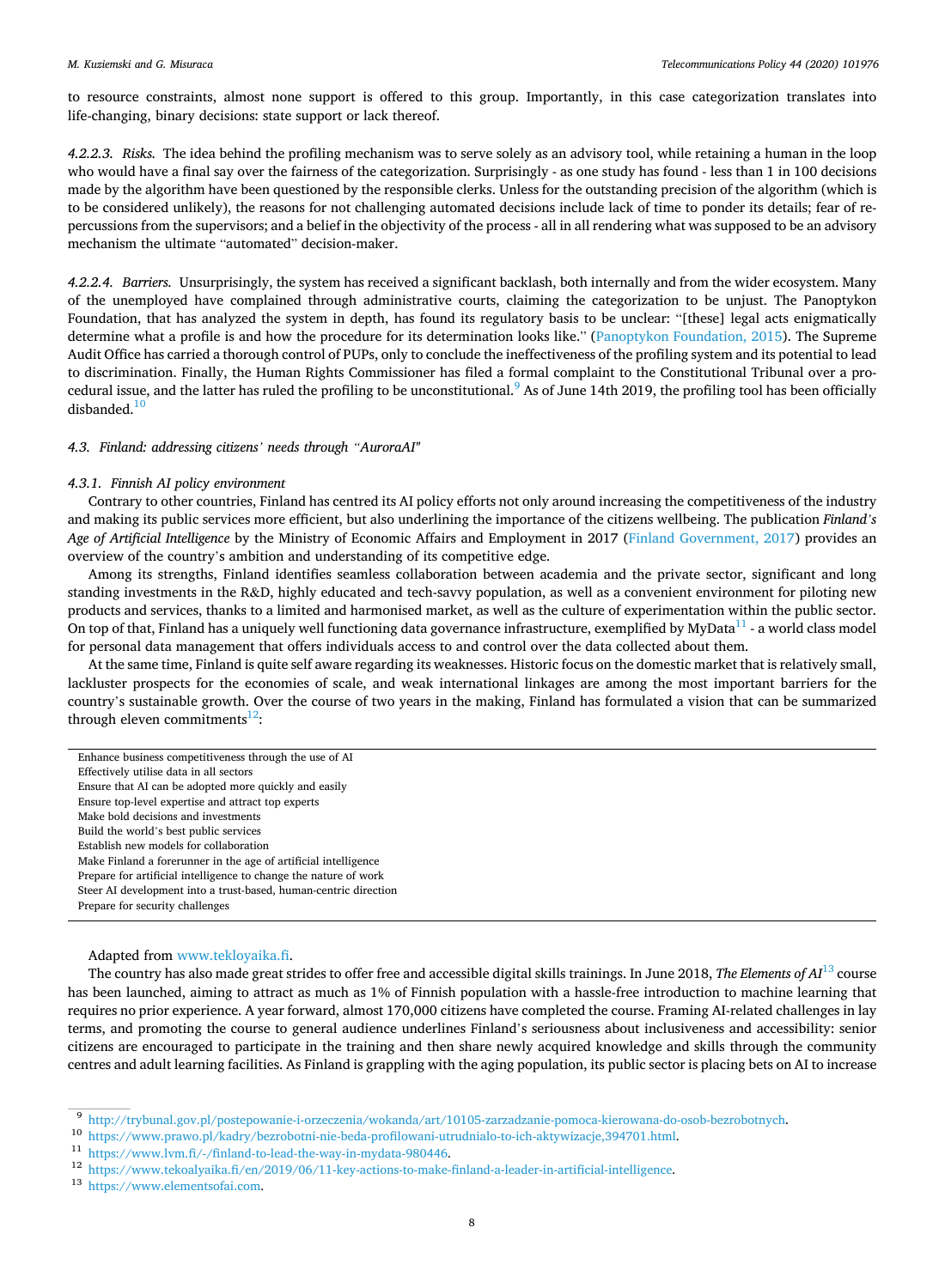the efficiency of the healthcare system, and become a global leader of innovative wellbeing solutions.

In March 2019, the Government's Analysis, Assessment and Research Centre has published a policy brief on *Finnish AI Competences*  [\(Finland Governemnt, 2019a](#page-11-0)), comparing how the country scores across the board. For the purpose of analysis, AI has been divided into ten subfields.14 Finland's strongest publishing record happens to be in *Platforms and services; Ecosystems*; *Robotics and machine autonomy;* and *Sensing and situation awareness*.

The Finnish Center for Artificial Intelligence (FCAI), initiated by Aalto University, University of Helsinki, and VTT Technical Research Centre of Finland has become the main hub for basic and applied research, animating the nation's ecosystem and facilitating knowledge transfer. In this perspective, Finland's Presidency of the Council of the European Union has made its priority to discuss digitalisation and data economy, through the lens of sustainability, well-being and rule of law [\(Finland Governemnt, 2019c](#page-11-0)).

# *4.3.2. AuroraAI*

*4.3.2.1. Drivers.* In this context, Finland's Artificial Intelligence endeavours have been run in a different manner than other national strategies. Beyond publishing a comprehensive strategy, the government has attempted to change its own *modus operandi* with the use of AI services. One of the programmes that have been piloted is AuroraAI, "*an operations model based on people's needs, where artificial intelligence helps citizens and companies to utilise services in a timely and ethically sustainable manner*" ([Finland Government, 2019b\)](#page-11-0).

*4.3.2.2. Goals.* Run by the Ministry of Finance, and cutting across several departments, the programme attempts to organize public service provision in a more individualized way, with the help of reinforced learning. The pilot ran for five months, and was followed by a three month consultation process that concluded in April 2019. Rather than a single service, AuroraAI is an attempt to revolutionize current public management practices - from focused on efficiency and production outputs to placing customers need at the centre of the interaction.

This 'human-centricity' - as the documents call it - envisages an iterative development of public services with significant inputs from citizens and businesses, and through the lens of 'life-events', that is focal points/situations that require increased interaction between the citizen and the state. AuroraAI is thought of as a platform or a service network, where the public operator sets specific technological- and process-requirements, as well as ethical boundaries, allowing anyone to develop their value proposition within the platform. The rationale of the project stems from the growing sustainability gap of the public finances, and the deterioration of the dependency rate, and a hope that new, personalized service chains will cater better to the changing realities of the XXI century.

One of the experimental applications that has been run during the pilot focused on the "moving to a place of study" life-event. Two cities involved (Tampere and Turku) carried out well-being surveys among its student populations, and - based on its results - clustered the students into the groups in need of different support. The study has discovered that factors such as reliability of the public transportation, and quality of the natural environment plays an important role in students' well-being.

Data retrieved from the study helped create a new cross-cutting public offering - a bot that would supply information about the topics that students found important. However, the uptake of the new service has not been particularly high, leading the authorities to believe that only proactive marketing could change customers' behaviour. At the same time, it has been concluded that in order to pursue such projects further, municipalities need to develop user experience awareness and data analytics skills.

*4.3.2.3. Barriers.* After the conclusion of the pilot, it has been decided to roll out the €100M programme on a wider scale in 2019-23. During the consultation and planning phase, relevant stakeholders have pointed out to programme's ambition and the extent of the cultural change that it seeks, commenting that it may not be realistic to achieve with the current resources and timeframe. The programme has been praised for being developed incrementally and through experiments.

*4.3.2.4. Risks.* Programme's opaqueness makes it hard to comprehend for civil servants and to communicate to wider general public. Its success relies on the introduction of a common legal framework, and elaborate data protection impact assessment, to ensure sensitive data of Finnish citizens is properly managed.

Existing arrangements known from the MyData environment have been referenced as a best practice of purpose-limited personal data collection by the public administration.

During the next phase of the programme's rollout it is planned to run several other pilots of the "life-event" services, i.a. by preventing the marginalisation in school settings; and increasing the safety and convenience of active children. These pilots will need extra scrutiny, as the field of education is particularly prone to data spillages and mismanagement.

## **5. Discussion and way forward**

The analysis of case studies has provided an overview of the regulatory approaches towards AI across three jurisdictions, along with three public sector use cases of automated decision systems. It has suggested that even seemingly trivial application of AI by the public sector can be an instrument of exercising control over the citizens: in the case of Canada, delineating the boundaries of political community by making value judgments on who can and who cannot enter; in the case of Poland classifying citizens' as a 'good

<sup>&</sup>lt;sup>14</sup> See [https://www.tietokayttoon.fi/julkaisu?pubid](https://www.tietokayttoon.fi/julkaisu?pubid=29903)=29903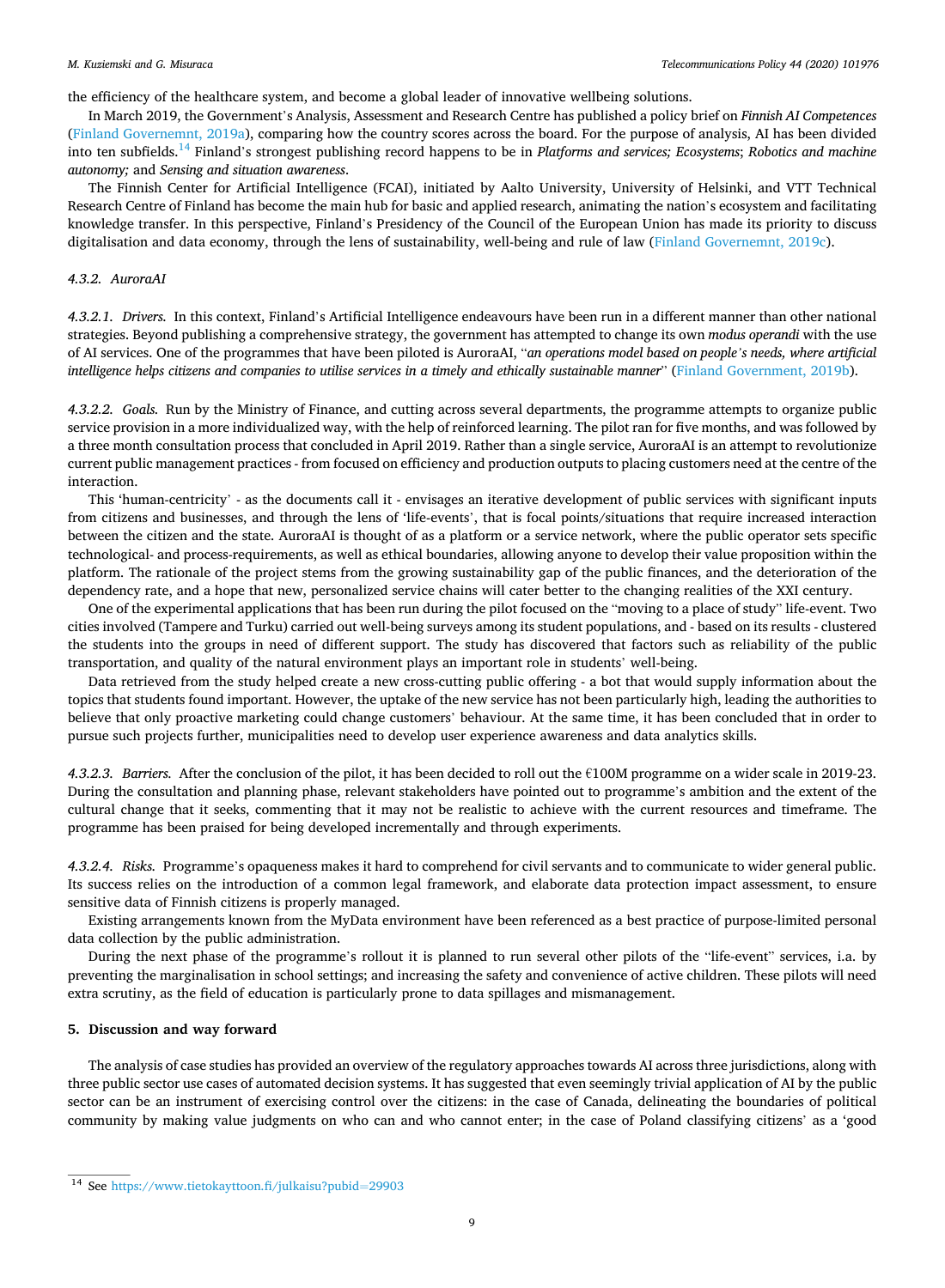investment' or not; and in the case of Finland – as benevolent as it sounds – overhauling service provision into a perfect tool to centrally amass sensitive data about citizens.

Power has proven to be a central consideration for the use cases of AI in the public sector – by embracing automated methods, one gains control over the physical space, vital resources and information. Both Canadian and Polish cases have underlined the strong role civil society and academia can play in scrutinizing automated decision making systems – both at the stage of goal-setting, procurement and implementation. At the same time, it is becoming evident that the role of the state in AI policymaking is not to be downplayed – even if it takes a form of governing through adopting technological solutions at the center of its operations, and not writing laws.

That being said, current AI policy debate is heavily skewed towards voluntary standards and self-governance, somehow dis-regarding power-related considerations. In particular, recent meta analyses of AI ethical guidelines have pointed out ([Jobin et al.,](#page-11-0) [2019\)](#page-11-0) to its reluctant approach towards enforcement mechanisms; lack of clarity to which norms should be prioritized; and a significant gap between agenda setting and its implementation. To the contrary, some have been hopeful about the potential of professional norms (Gasser & [Schmitt, 2019\)](#page-11-0) and soft, horizontal regulation (Veale & [Brass, 2019](#page-12-0)), while others urged to move beyond GDPR's art. 22 as the basis of automated decision making governance ([Jobin et al., 2019](#page-11-0)).

It is now key to discern and amplify voices that try to envision alternative ways to organize our digital world, either through rethinking how do we create public value [\(Mazzucato, 2016](#page-11-0); [Misuraca, Geppert,](#page-11-0) & Codagnone, 2017) or through reimagining our relation with the majoritarian powers ([Zittrain, 2018](#page-12-0)), while remembering that the process is inherently political and needs to happen within the boundaries of democratic scrutiny ([Kuziemski, Frahm,](#page-11-0) & Schioelin, 2019).

Finally, it is important to ask ourselves: "For what are we optimising?" (Bavitz & [Hessekiel, 2018](#page-11-0)). No proper guidance for the public sector use of automated decision systems can fail to imagine the states of the world it envisions, and the values that it wants to support.

This is of particular relevance nowadays in light of the crisis that the COVID-19 Pandemia generated worldwide. As the COVID-19 outbreak rages across the world, governments have started developing specific applications to trace and track citizens' behaviours in an attempt to mitigate the risks of contagion. This has brought to the fore a new old dilemma, on "*whether key tenets of European democracies, including the protection of the fundamental right to privacy, should be set aside during the pandemic to enable a more effective response*<sup>*n*</sup> as for instance Andrea Renda emphasised in a recent blog post.<sup>15</sup>

The danger however is not on the emergency reaction, rather on the post-crisis management of data and digital infrastructures, and how governments will deal with the temptation of keep imposing restrictions on individual rights, such as privacy, and the control of the free movement of people, as well as the digital tracing that may be guaranteed by supposedly benevolent AI-enabled applications and predictive modelling systems, reflecting a sort of "Leviathan governance" ([Misuraca, Broster,](#page-11-0) & Centeno, 2012) to reduce the spread to healthy individuals.

As governments, municipalities and public agencies around the world resort to automation in as diverse sectors as healthcare, law enforcement, and social services - sometimes with suboptimal, or downright unfair results - it is key to consider desired directions of the development of the field, and scrutinize existing algorithmic practices.

What goals should public sector organisations pursue when commissioning automated decision systems? Whose benefits should be prioritized? Despite existing body of work on decision support systems and Human Computer Interaction (HCI), the dilemmas policymakers are currently facing are far from straightforward and binary: *"If a police department turns to a machine learned predictive model*  to anticipate crime risk in different parts of a city, they face a range of debates. A desired end might be to treat all crime equally. But does that *imply police should focus resources on areas of high crime at the expense of those with low crime, to maximise total arrests? Or does it mean that a crime in a low-risk area is just as likely to be intervened in as a crime in a high risk area? Areas conceived of as 'high risk' are rarely distributed at random, coupled instead to communities with different demographic or vulnerability distributions. The means are also unclear. Should models be used to increase preventative measures, such as community policing, or to heighten response capacity after crimes have been reported?"*  [\(Veale, Van Kleek,](#page-12-0) & Binns, 2018).

Having these conversations - about the ends and means - while acknowledging the trade-offs and communicating with the populations at stake cannot be substituted by the creation of any indicator. Yet, a useful starting point is to think about the desired states of the world such interventions are set to advance.

Here once again the current COVID-19 outbreak comes in our help, as it is often remarked that crisis – like wars - are always dramatic accelerators of change. So as discussed by Geoff Mulgan in a recent blog post,16 "*Coronavirus could be used to accelerate changes that were long overdue*" as it served as an extreme stress test for governments of all kinds and with specific impacts on digital resilience, institutional governance capacity and welfare systems.

Since the goal of many public sector's AI applications is to improve the productivity and quality of services - that is, not unlike many other technology agnostic efforts of the public sector - it is useful to assess the suitability of existing performance measurement tools, and how these could be further extended in the future, especially if the post-crisis situation will not bring us to "normality" rather force as collectively to change and embrace the complexity of our social systems and the preventative measures required to anticipate new challenges.

To this end, it is clear that a common framework for evaluating the potential impact of the use of AI in the public sector – and the specific effects of automated decision support systems on public services and their governance – is needed.

In this regard, it is generally accepted that the main difference in assessing private sector and public sector innovation, is the

<sup>15</sup> See [https://www.ceps.eu/will-privacy-be-one-of-the-victims-of-covid-19.](https://www.ceps.eu/will-privacy-be-one-of-the-victims-of-covid-19) 16 See <https://www.geoffmulgan.com/post/how-not-to-waste-a-crisis-possibilities-for-government-after-covid-19>.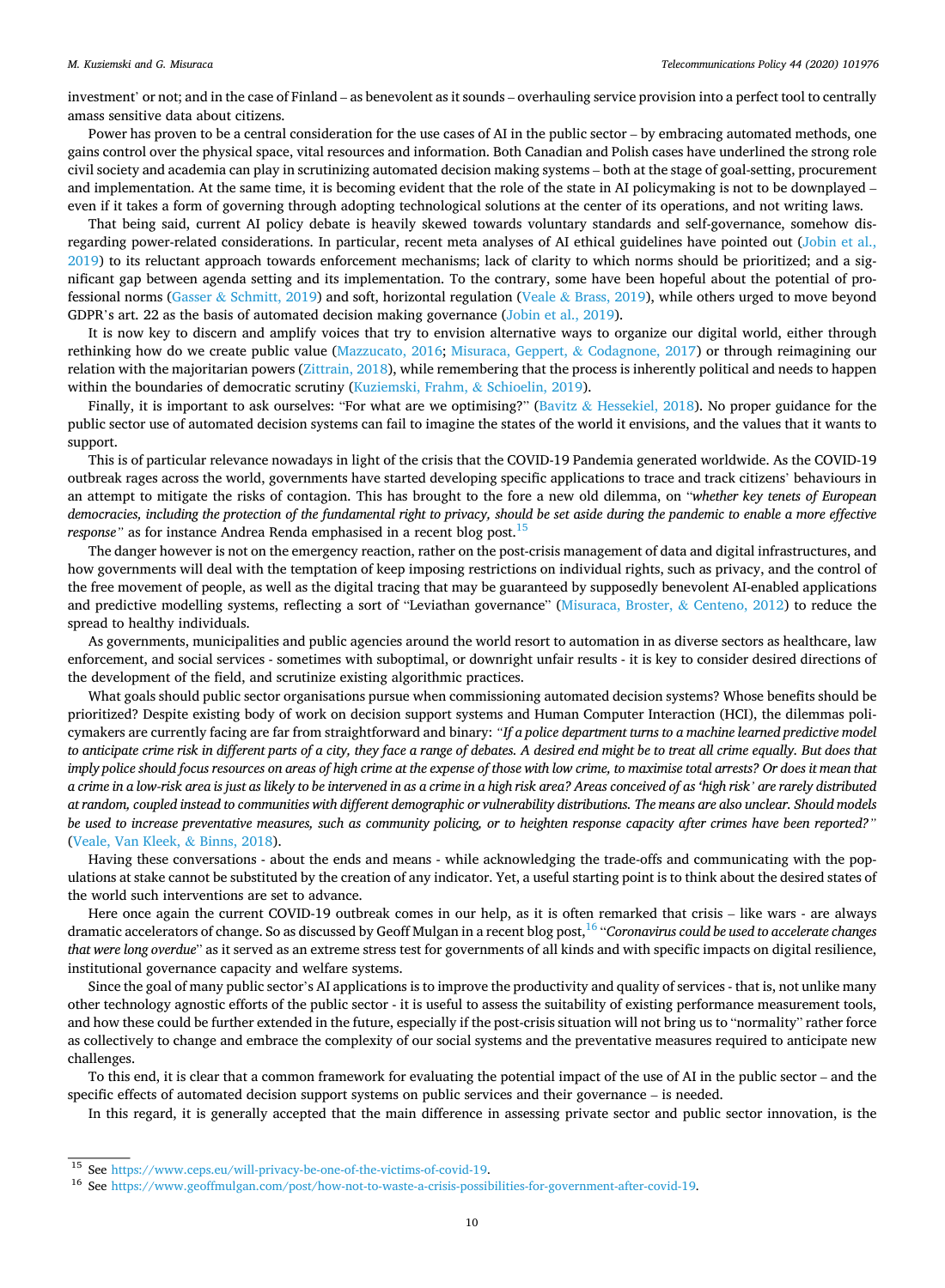possible absence of the market in the latter (Bloch & [Bugge, 2013\)](#page-11-0), and as a consequence, outcome monitoring has historically relied mainly on self-reported measures such as interviews and surveys (such as for instance Innobarometer or the European Innovation Scoreboard among others). $17$ 

The OECD's *Oslo Manual,* developed by the Working Party of National Experts on Science and Technology Indicators (NESTI), and last updated in 2018 [\(OECD, 2019\)](#page-11-0), serve as a universal guideline for collecting data related to innovation.

It has been pointed out how it serves as a good basis for developing specific, public-sector related tools and indicators, as it relies on National Statistics Office (NSOs) that have extensive data gathering experience; allows for collecting insights in a comparable format between private and public sectors; allows to compare advantages and disadvantages of public and private sector provision of service innovations; and is designed for highly heterogeneous environments, while maintaining flexibility needed for sector-specific questions [\(Arundel et al., 2019](#page-11-0)). Among other popular survey, the Australian Public Sector Innovation Indicators (APSII) focuses on five themes: inputs, processes, outputs, outcomes, and environmental conditions that affect innovation [\(Australian Government, 2017\)](#page-11-0), while the EU's European Public Sector Innovation Scoreboard (*unfortunately discontinued*) has proposed a more robust classification: enablers (human resources and quality of public services), activities (capacities, drivers and barriers), and outputs (innovators, effects on business performance and government procurement) [\(European Commission, 2013\)](#page-11-0).

Yet another avenue for standard and indicator development is the development of voluntary guidelines that have been particularly popular in the context of AI policy. For instance, the European Commission's High-Level Expert Group on AI, after a year-long deliberative process, published the *Ethics Guidelines for Trustworthy AI* ([European Commission](#page-11-0)'s HLGE on AI, 2019), complemented by over 500 comments received through the open consultation. The report has identified seven requirements deemed to be key for the ethical development of AI-related technologies. These include: human agency and oversight; technical robustness and safety; privacy and data governance; transparency; diversity, non-discrimination and fairness; societal and environmental wellbeing; and accountability. Such fairly general guiding poles are complemented by a pilot *Trustworthy AI Assessment List* that includes a set of 140 contextand sector-agnostic questions linked to the seven requirements, and is addressed to the *'developers and deployers of AI systems'* as well as *'AI practitioners'.* This pilot list is set to be reviewed after gathering the feedback on its usability from relevant stakeholders.

Building on the preliminary results of this analysis and case studies, further research is therefore recommended to develop a standardized format to catalogue and promote best practices of the use of AI in the public sector with the aim to create a wide knowledge base and benchmark of the use of Automated Decision Systems in the Public Sector.

In a longer term perspective, and taking a regional approach (e.g., in the EU), it is also worth organizing surveys and public sensing to test citizens' acceptance and approach of automated decision making in specific sector domains.

For this purpose a methodology to determine which public services are appropriate for the experimental use of automated decision systems and which are not should also be created and tested through *ad hoc* pilot experiments.

Results of these research actions would feed insights into the policymaking processes at EU and global level, and mechanisms for enabling peer to peer learning and knowledge sharing between policy makers and public sector delivery leads, with the support of research institutes, non-profits and private sector should also be facilitated. This would incentivize and reward the beneficial deployment of AI within national governments, as well as shedding light on the controversies and risks of Automated Decision Systems in sensitive public services domain and policy areas.

This is of particular importance at a time when most societies have transformed immensely due to the rapid adoption of new digital technologies in all aspects of their lives, thanks to the combined advances in computing power, high availability of data and enhanced algorithms, further brought to the stage by the current emergency created by the Coronavirus pandemia.

However, while the positive effects of major breakthroughs possible through embracing AI in general and Machine Learning in particular are often emphasised, their potential negative consequences and risks on human conditions require that socio-economic, legal and ethical impacts are carefully addressed and anticipated.

This raises expectations for governments to play a more prevalent role in the digital society and to ensure that the potential of technology is harnessed, while negative effects are controlled and possibly avoided. In particular, the governance of AI and its underpinning data ecosystem has become a crucial policy issue as more and more innovations are based on large scale data collections from digital devices, and the real-time accessibility of information and services, contact and relationships between institutions and citizens could strengthen – or harm - democracy and trust in governance systems.

Services could be redesigned around latest technologies to make them more citizen-oriented and valuable for society. High-quality – personalized - public services and efficient public administrations could lead to higher welfare and improve the business environment as administrative procedures could be simplified. Especially businesses operating across borders will significantly benefit from increased digitalisation of public administrations and services.

Within this context, the combination of emerging technologies and paradigms such as Artificial Intelligence, Internet of Things, Edge computing, and Distributed Ledger Systems (DLTs) such as Blockchain, with topic domains such as 'Smartcities' or Application Programming Interfaces (APIs) among others, makes the governance "with and of" digital technologies decisive for the future of our societies and is recognized as an area of strategic importance and a key driver of economic growth, as it can radically improve the functioning of government and even change the way institutions are designed.

From our side, building on the initial landscaping of the regulatory approaches through selected case studies we aim to further analyze the synergies between existing data governance infrastructures and AI policies as well as discussing about the use of AI for

<sup>&</sup>lt;sup>17</sup> https://ec.europa.eu/growth/industry/innovation/facts-figures/scoreboards en.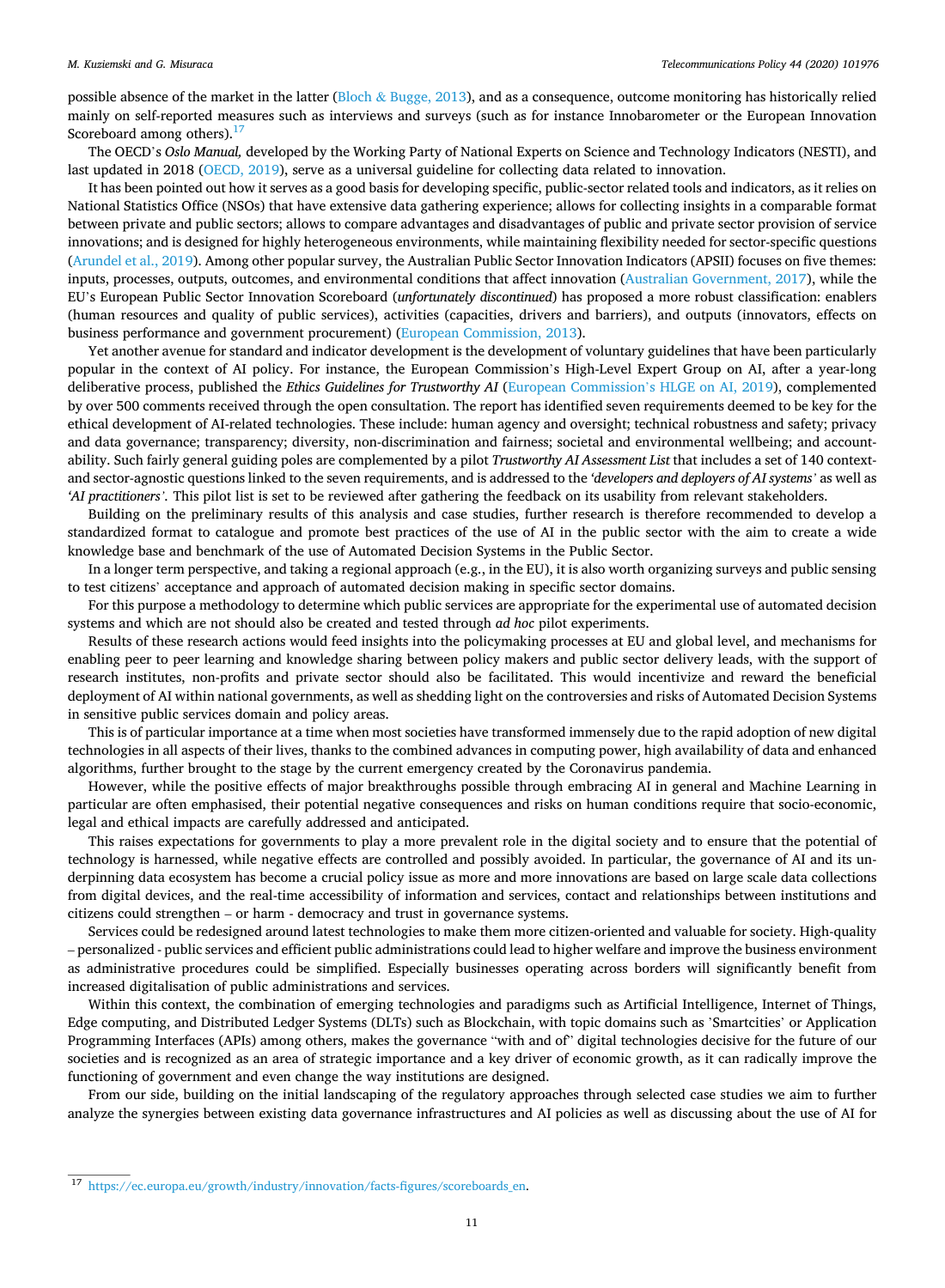<span id="page-11-0"></span>government legitimacy and citizen empowerment, two key issues currently high on the policy agenda at global level, given the strict relationship they have with the future of our democratic systems and the need to rethink how governing in the digital age.

# **Disclaimer**

The views expressed in this article are purely those of the authors and may not be regarded as stating the official position of the [European Commission] or any of the organisations they are affiliated to.

#### **Acknowledgements**

Work on this paper has been in part conducted under the contract CT-EX2018D339879-101 funded by the ISA<sup>2</sup> ELISE Action, and in support of the activities on AI for the public sector of the AI Watch, a joint initiative of DG CONNECT and the European Commission's Joint Research Centre.

## **References**

[Arundel, A., Bloch, C., & Ferguson, B. \(2019\). Advancing innovation in the public sector: Aligning innovation measurement with policy goals.](http://refhub.elsevier.com/S0308-5961(20)30068-9/sref1) *Research Policy*. Australian Government APSII Project. (2017). *[Wrapping up the Australian public sector innovation indicators](http://refhub.elsevier.com/S0308-5961(20)30068-9/sref2)*. Bavitz, T. C., & Hessekiel, K. (2018). *[Algorithms and justice, medium, july 2018](http://refhub.elsevier.com/S0308-5961(20)30068-9/sref3)*. [Blind For Review]. (2012). Digital Europe 2030: Designing scenarios for ICT in future governance and policy making. In *Government information quarterly, volume 29, supplement 1, january 2012* (pp. S121–S131).<https://doi.org/10.1016/j.giq.2011.08.006>. Bloch, C., & Bugge, M. (2013). *[Public sector innovation - from theory to measurement, structural change and economic dynamics](http://refhub.elsevier.com/S0308-5961(20)30068-9/sref6)*. Calo, R. (2017). *[Artificial intelligence policy: A primer and roadmap](http://refhub.elsevier.com/S0308-5961(20)30068-9/sref7)*. CIFAR. (2019). *[Rebooting regulation: Exploring the future of AI policy in Canada, may 2019, Canada](http://refhub.elsevier.com/S0308-5961(20)30068-9/sref8)*. Dave, K., Systemic algorithmic harms, data & society, may 31st 2019. [Dzindolet, M., et al. \(2003\). The role of trust in automation reliance.](http://refhub.elsevier.com/S0308-5961(20)30068-9/sref10) *International Journal of Human-Computer Studies*. Eubanks, V. (2018). *[Automating inequality: How high-tech tools profile, police, and punish the poor](http://refhub.elsevier.com/S0308-5961(20)30068-9/sref11)*. St: Martin's Press. European Commission. (2013). *[European union public sector innovation scoreboard 2013](http://refhub.elsevier.com/S0308-5961(20)30068-9/sref12)*. European Commission. (2016). *[General Data Protection Regulation on the protection of natural persons with regard to the processing of personal data and on the free](http://refhub.elsevier.com/S0308-5961(20)30068-9/sref13)  [movement of such data, and repealing Directive 95/46/EC of 27 April 2016, \(OJ L 119 4.5.2016\)](http://refhub.elsevier.com/S0308-5961(20)30068-9/sref13)*. European Commission. (2018). *Artificial intelligence for Europe* [\(Vol. 2018, p. 237\). COM \(final\)](http://refhub.elsevier.com/S0308-5961(20)30068-9/sref14). European Commission. (2018). *[The digital economy and society Index \(DESI\)](http://refhub.elsevier.com/S0308-5961(20)30068-9/sref15)*. European Commission. (2019). *[Data protection rules as a trust-enabler in the EU and beyond](http://refhub.elsevier.com/S0308-5961(20)30068-9/sref16) – taking stock s, 24.7.2019 COM (Vol. 2019, p. 374) (final).* [European Commission Digital Transition Monitor. \(2018\).](http://refhub.elsevier.com/S0308-5961(20)30068-9/sref17) *Poland "initiative for polish industry 4.0* – *the future industry platform", february 2018*. European Commission's High Level Group of Experts on AI. (2019). *[Ethics guidelines for trustworthy artificial intelligence, April 2019](http://refhub.elsevier.com/S0308-5961(20)30068-9/sref18)*. Finland Government. (2017). *Finland's age of artificial intelligence, Ministry of economic Affairs and employment*. Available at: [https://www.tekoalyaika.fi/en/reports/](https://www.tekoalyaika.fi/en/reports/finland-leading-the-way-into-the-age-of-artificial-intelligence/3-eleven-key-actions-ushering-finland-into-the-age-of-artificial-intelligence/) [finland-leading-the-way-into-the-age-of-artificial-intelligence/3-eleven-key-actions-ushering-finland-into-the-age-of-artificial-intelligence/](https://www.tekoalyaika.fi/en/reports/finland-leading-the-way-into-the-age-of-artificial-intelligence/3-eleven-key-actions-ushering-finland-into-the-age-of-artificial-intelligence/). Finland Government. (2019a). *[Finnish AI Competences and how to make them stronger, March 2019](http://refhub.elsevier.com/S0308-5961(20)30068-9/sref20)*. Finland Government. (2019b). *[Implementation of the national AuroraAI programme, Ministry of finance, March 2019](http://refhub.elsevier.com/S0308-5961(20)30068-9/sref21)*. Finland Government. (2019c). *[Sustainable Europe, sustainable future - Finland](http://refhub.elsevier.com/S0308-5961(20)30068-9/sref22)'s presidency programme, June 2019*. Flyvbjerg, B. (2006). *[Five misunderstandings about case-study research, qualitative inquiry](http://refhub.elsevier.com/S0308-5961(20)30068-9/sref23)*. ePanstwo Foundation. (2019). *[alGOVrithms. Are citizens governed by computer programmes?](http://refhub.elsevier.com/S0308-5961(20)30068-9/sref24)*. Frey, C. B., & Osborne, M. A. (2013). *[The future of employment. How susceptible are jobs to computerisation?](http://refhub.elsevier.com/S0308-5961(20)30068-9/sref25)* Oxford Martin School. Friedman, B., & Nissenbaum, H. (1994). *Bias in computer systems*[. Stanford, CA: Center for the Study of Language and Information, Stanford University.](http://refhub.elsevier.com/S0308-5961(20)30068-9/sref26) [Gasser, U., & Schmitt, C. \(2019\). The role of professional norms in the governance of artificial intelligence, forthcoming. In Markus D. Dubber, Frank Pasquale, & Sunit](http://refhub.elsevier.com/S0308-5961(20)30068-9/sref27) Das (Eds.), *[The oxford handbook of ethics of AI](http://refhub.elsevier.com/S0308-5961(20)30068-9/sref27)* (p. 2019). Oxford University Press. Government of Canada. (2017). *Annual report to parliament on immigration*[. Ministry of Immigration, Refugees and Citizenship](http://refhub.elsevier.com/S0308-5961(20)30068-9/sref28). Government of Canada. (2018). *[Responsible artificial intelligence in the government of Canada, digital disruption white paper series, April 2018, Canada](http://refhub.elsevier.com/S0308-5961(20)30068-9/sref29)*. Government of Canada. (2019a). *[Directive on automated decision making, february 2019, Canada](http://refhub.elsevier.com/S0308-5961(20)30068-9/sref30)*. Government of Canada. (2019b). *[Algorithmic impact assessment, GitHub repository](http://refhub.elsevier.com/S0308-5961(20)30068-9/sref31)*. Canada. Government of Canada. (2019c). *[Call for tenders: Artificial intelligence solution \(B8607-180311/A\)](http://refhub.elsevier.com/S0308-5961(20)30068-9/sref32)*. [Jiang, F., et al. \(2017\). Artificial intelligence in healthcare: Past, present and future.](http://refhub.elsevier.com/S0308-5961(20)30068-9/sref33) *Stroke and Vascular Neurology*. Jobin, A., Ienca, M., & Vayena, E. (2019 preprint). *[Artificial intelligence: The global landscape of ethics guidelines,](http://refhub.elsevier.com/S0308-5961(20)30068-9/sref34)*; principled artificial intelligence project; AI ethics [guidelines global inventory.](http://refhub.elsevier.com/S0308-5961(20)30068-9/sref34) *Algorithm Watch, Zurich, CH*. [Johns, F. \(2017\). Data mining as global governance. In](http://refhub.elsevier.com/S0308-5961(20)30068-9/sref35) *The oxford handbook of law, regulation and technology*. Kuziemski, M., Frahm, N., & Schioelin, K. (2019). *Zuckerberg and Warren want to fix Big Tech in different ways - and neither of them will work*. Quartz 2019. available at <https://qz.com/1601587/elizabeth-warren-and-mark-zuckerbergs-differing-views-on-big-tech>. [Lodge, M., & Mennicken, A. \(2017\). The importance of regulation of and by algorithm. In K. Yeung \(Ed.\),](http://refhub.elsevier.com/S0308-5961(20)30068-9/sref36) *(2017). Algorithmic regulation: A critical interrogation, regulation & [governance](http://refhub.elsevier.com/S0308-5961(20)30068-9/sref36)*. [Mazzucato, M. \(2016\). Innovation, the state, and patient capital.](http://refhub.elsevier.com/S0308-5961(20)30068-9/sref37) *The Political Quarterly*. McKinsey. (2016). *Digital Poland. Capturing the opportunity to join leading global economies*, USA. McQuillan D., Rethinking AI through the politics of 1968, open knowledge, october 13th 2018. McQuillan D., AI realism and structural alternatives, data justice Lab, June 7th 2019. OECD. (2019). *[Artificial intelligence in society](http://refhub.elsevier.com/S0308-5961(20)30068-9/sref41)*. Paris: OECD Publishing. [Misuraca, G., Broster, D., & Centeno, C. \(January 2012\). Digital Europe 2030: Designing scenarios for ICT in future governance and policy making.](http://refhub.elsevier.com/S0308-5961(20)30068-9/opt3BQrrmat1P) *Government [Information Quarterly, 29](http://refhub.elsevier.com/S0308-5961(20)30068-9/opt3BQrrmat1P)*(1), S121–S131. Misuraca, G., Geppert, L., & Codagnone, C. (2017). i-FRAME – Assessing impacts of social policy innovation in the EU. *JRC Science for Policy Reports Series*. European Commission's Joint Research Centre.<https://doi.org/10.13039/10.2760/83089>. EUR 28824 EN. OECD. (2019). Oslo Manual 2018 - Guidelines for Collecting, Reporting and Using Data on Innovation (4th). .. available at. [http://www.oecd.org/sti/oslo-manual-2018-](http://www.oecd.org/sti/oslo-manual-2018-9789264304604-en.htm) [9789264304604-en.htm](http://www.oecd.org/sti/oslo-manual-2018-9789264304604-en.htm). Oxford Insights. (2019). *Government AI readiness Index*. [https://www.oxfordinsights.com/ai-readiness2019.](https://www.oxfordinsights.com/ai-readiness2019)

Panoptykon Foundation. (2015). *[Profiling the unemployed in Poland: Social and political implications of algorithmic decision-making](http://refhub.elsevier.com/S0308-5961(20)30068-9/sref43)*.

Pasquale, F., The second wave of algorithmic accountability, law and political economy, november 25th 2019.

Pew Research Center. (2018). *[Public attitudes toward computer algorithms, november 2018, USA](http://refhub.elsevier.com/S0308-5961(20)30068-9/sref45)*.

[Pfotenhauer, S., & Jasanoff, S. \(2017\). Panacea or diagnosis? Imaginaries of innovation and the](http://refhub.elsevier.com/S0308-5961(20)30068-9/sref46) 'MIT model' in three political cultures. *Social Studies of Science*.